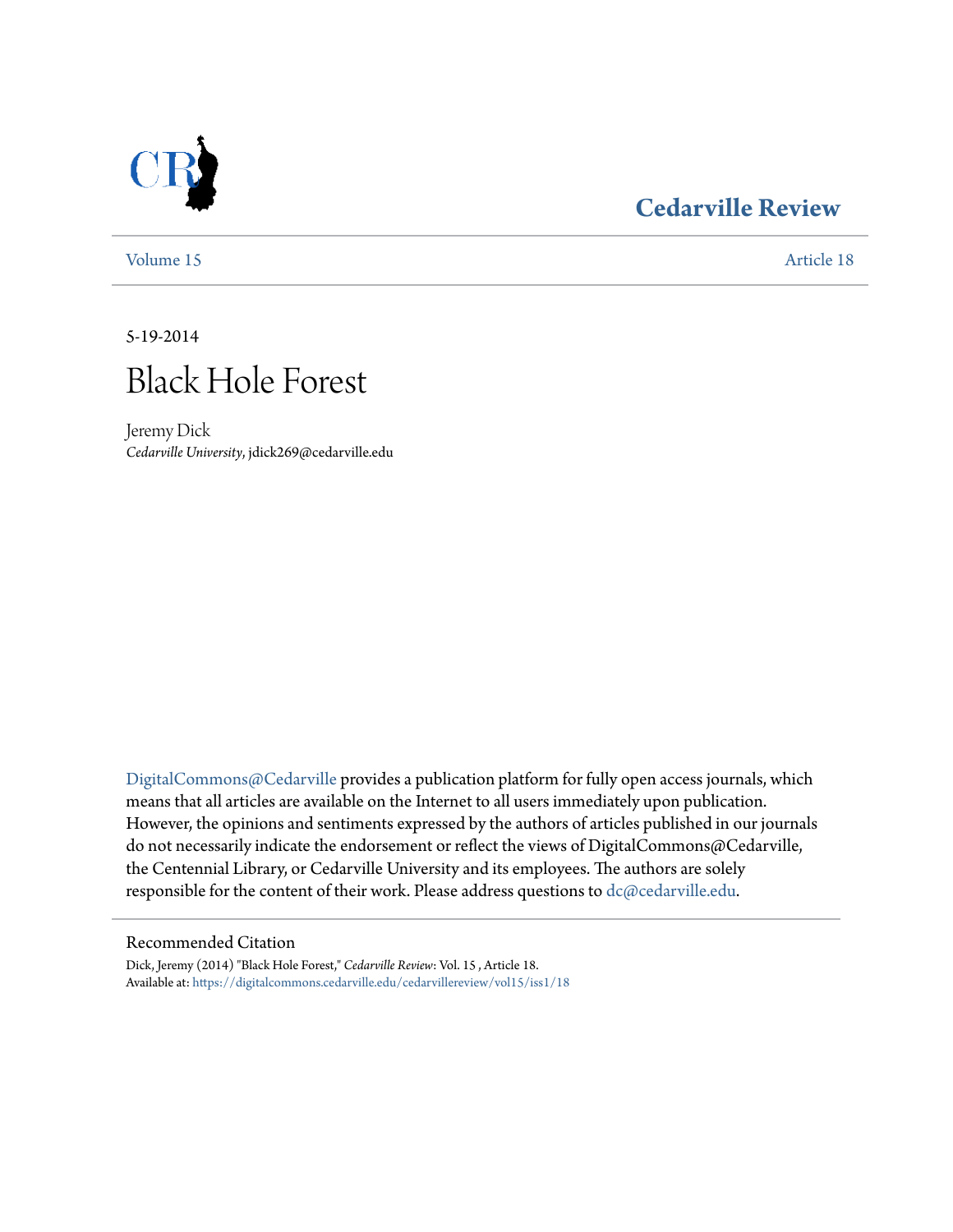# Black Hole Forest

Browse the contents of [this issue](https://digitalcommons.cedarville.edu/cedarvillereview/vol15/iss1) of *Cedarville Review*.

### **Description (Optional)**

The winter woods of the Upper Peninsula of Michigan.

## **Creative Commons License**  $\bigcirc$   $\circ$

This work is licensed under a [Creative Commons Attribution-Noncommercial-No Derivative Works 4.0](http://creativecommons.org/licenses/by-nc-nd/4.0/) [License.](http://creativecommons.org/licenses/by-nc-nd/4.0/)

## **About the Contributor (Optional)**

Jeremy Dick is a physics major from the suburbs of Detroit, Michigan, but his heart will ever live in the woods and wilderness of the Upper Peninsula of Michigan. One of his many and diverse hobbies is photographing landscape, especially that of Northern Michigan and the Great Lakes region.

Follow this and additional works at: [https://digitalcommons.cedarville.edu/cedarvillereview](https://digitalcommons.cedarville.edu/cedarvillereview?utm_source=digitalcommons.cedarville.edu%2Fcedarvillereview%2Fvol15%2Fiss1%2F18&utm_medium=PDF&utm_campaign=PDFCoverPages)

Part of the [Photography Commons](http://network.bepress.com/hgg/discipline/1142?utm_source=digitalcommons.cedarville.edu%2Fcedarvillereview%2Fvol15%2Fiss1%2F18&utm_medium=PDF&utm_campaign=PDFCoverPages)